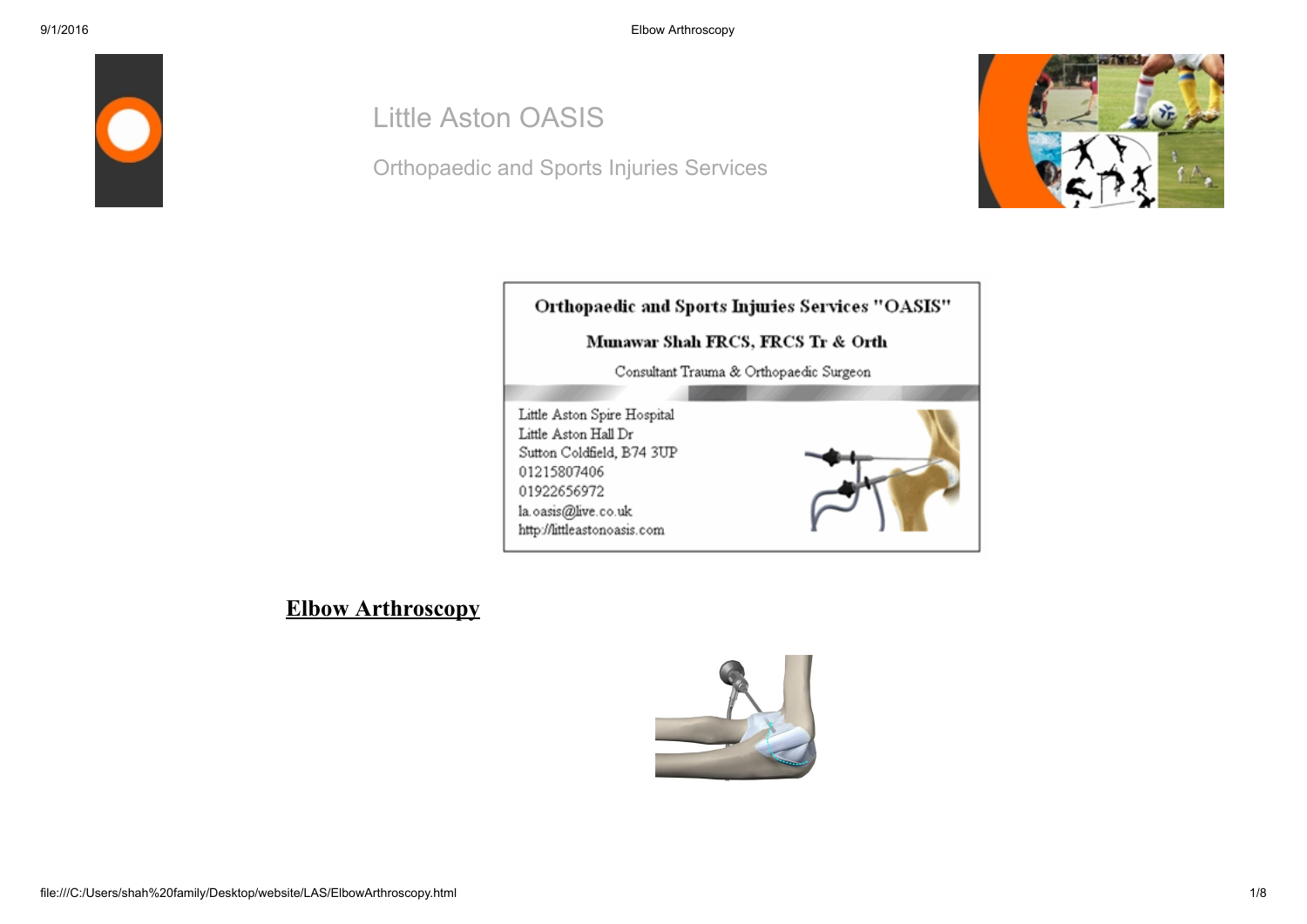#### 9/1/2016 Elbow Arthroscopy

In recent years, the role of elbow arthroscopy has expanded dramatically and is becoming a much more common procedure. Elbow arthroscopy has the potential to be hazardous to important nearby nerves and vessels, more so than with most other joints.



Placing the viewing telescope and instrument in the correct place and being very careful with surgical technique, significantly diminishes the risk to the structures.

There are few contraindications to elbow arthroscopy. There are many situations, however, that might make the procedure more difficult or may preclude the use of certain portals for access to the joint. This includes situations such as ulnar nerve transposition or prior surgery that alters normal elbow anatomy.

The surgery will be performed under a general anaesthetic. Once you are asleep, you will be placed on your side and the arm to be operated on will be placed over an arm holder. Multiple skin stabs will then be made to allow access of both the viewing camera and the operating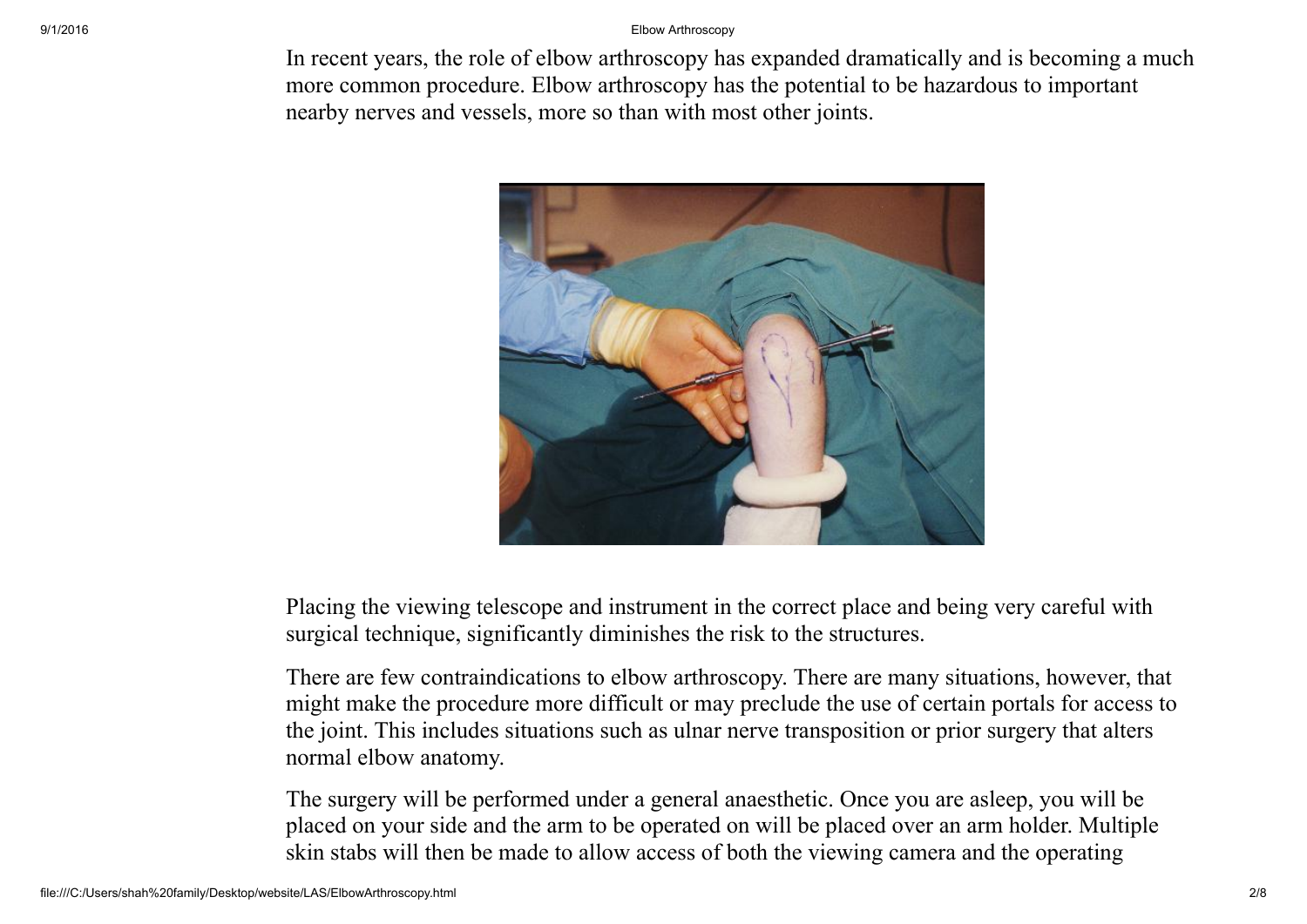#### 9/1/2016 Elbow Arthroscopy

instruments into your elbow joint. The joint will be thoroughly inspected and then any pathology will be treated at the time.



Elbow arthroscopy is particularly helpful for...

- Removal of loose bodies.
- Evaluation and treatment of OCD.
- Evaluation and treatment of damaged joint lining surfaces.
- Removal of bone spurs.
- Synovectomy especially for rheumatoid arthritis.
- Stiff elbow release.
- Evaluation of instability.
- Radial head excision.
- Tennis elbow release.
- Olecranon bursa excision.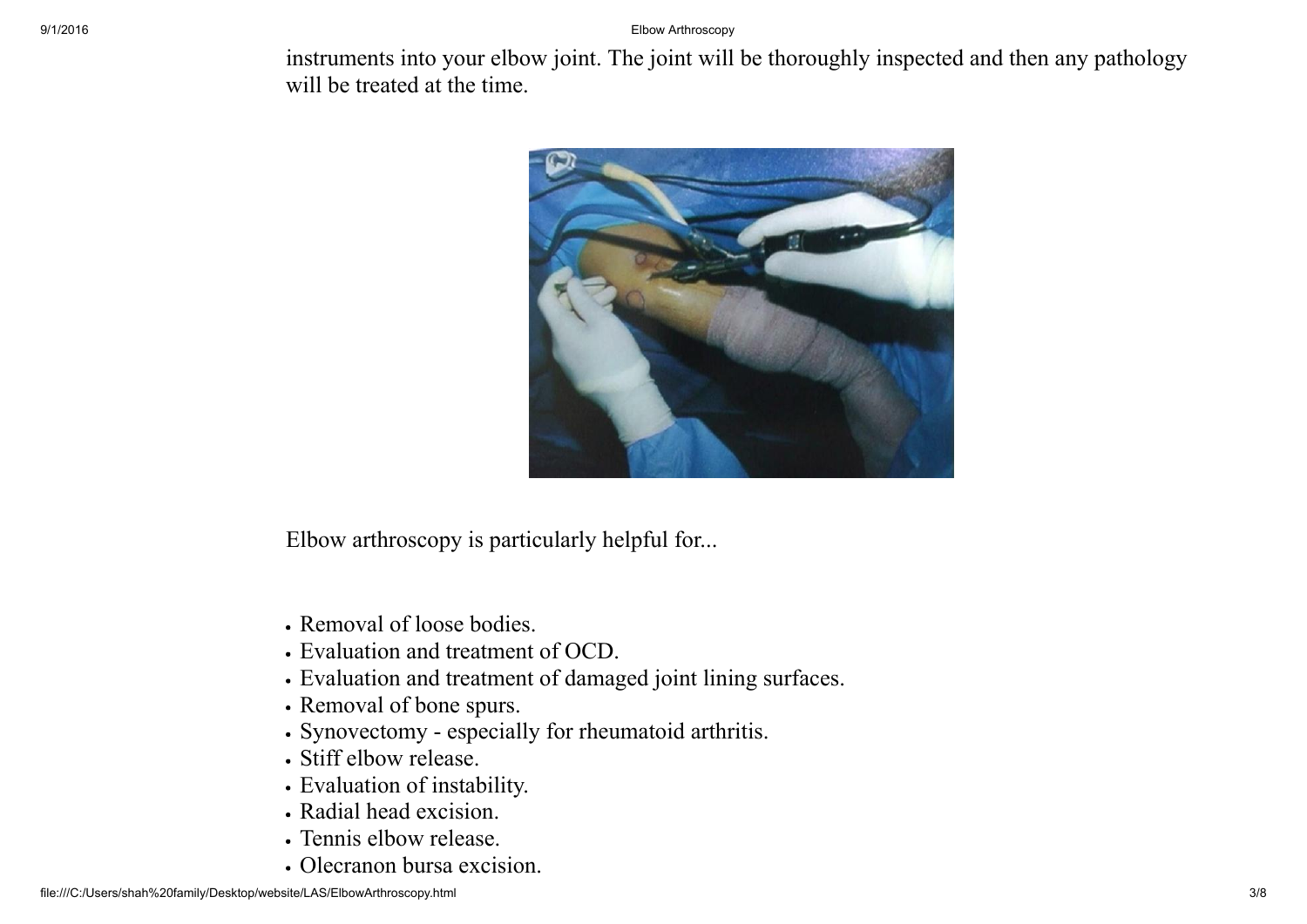

Normal Elbow joint showing Coronoid process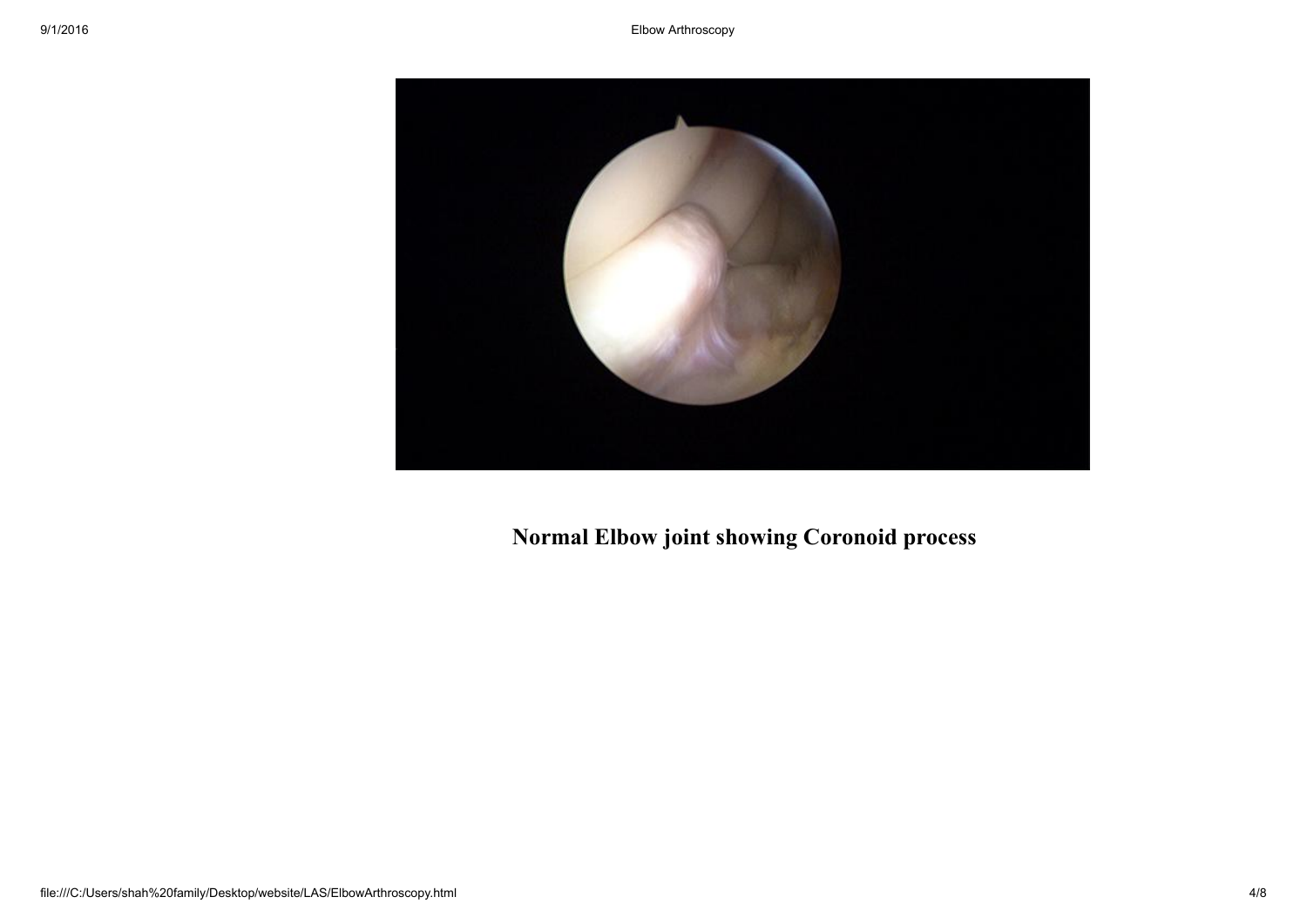

## Normal Elbow joint showing Radial head/ Lateral Condyle



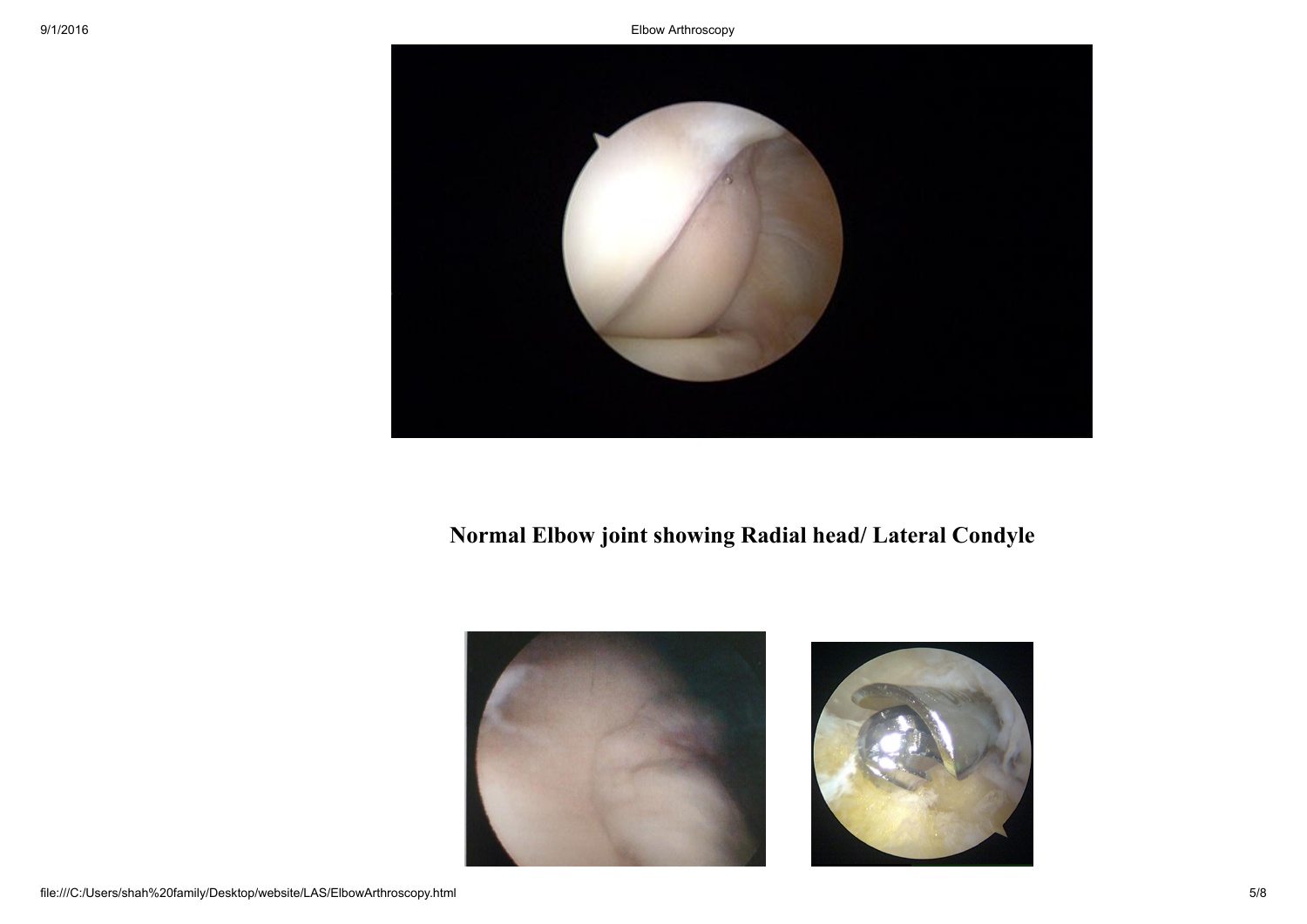### **Olecranon Fossa and Process Radial**

### Head excision





## Loose Body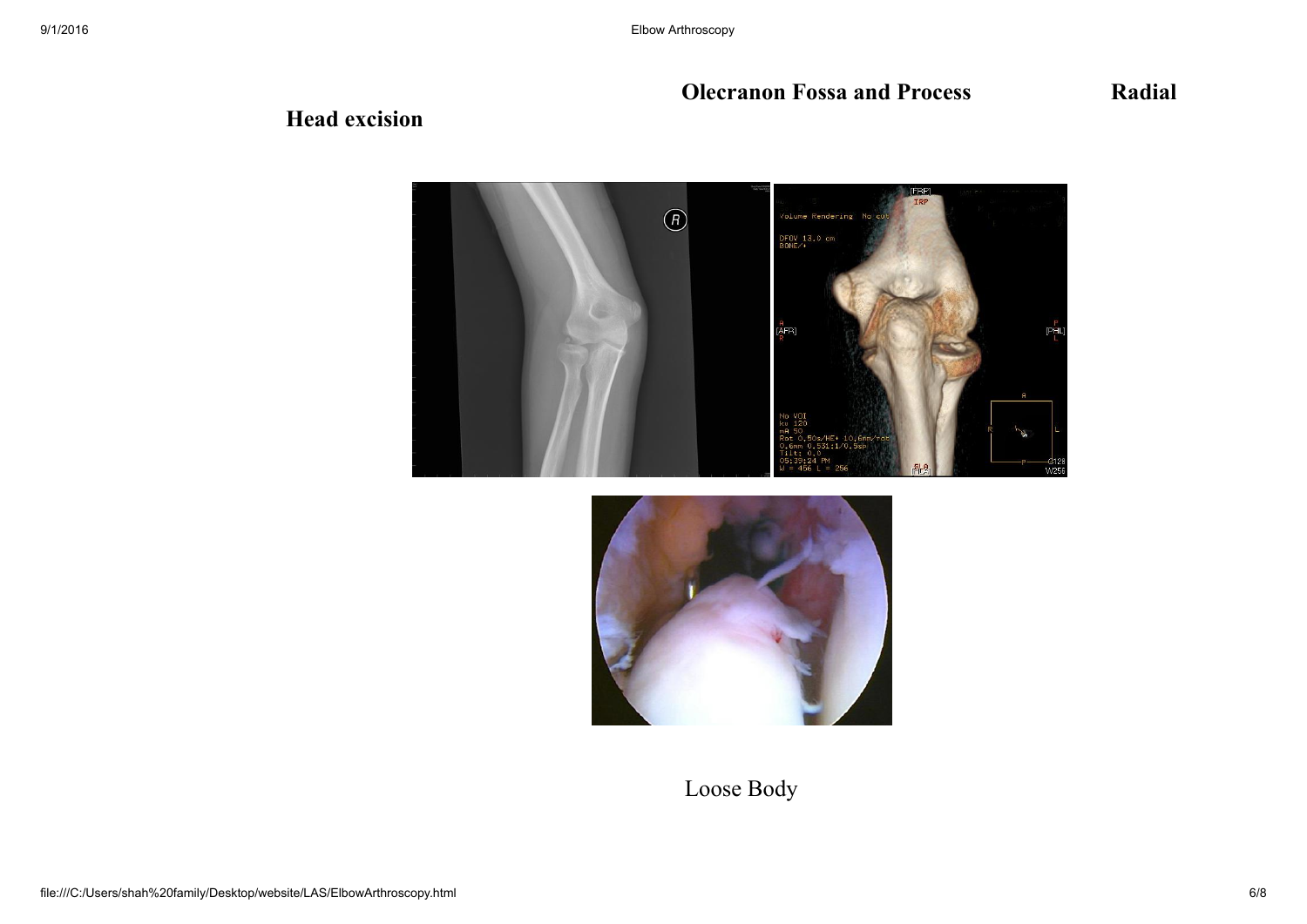

At the completion of the surgical procedure, the skin incisions will be stitched closed and your elbow will be placed out straight in a half plaster.

When you wake up in the recovery room your arm will be in a bulky dressing and you will have an ice pack on the front of the elbow. The arm will remain elevated for between 12 and 48 hours, depending on the nature of your surgery. If you have had a stiff elbow release you will then begin your continuous motion program, however, for most people it will simply be a physiotherapy program, with or without splinting.

Once the bulky post operative dressing is removed, you will have a compressive stocking placed from the armpit to the hand. This is to remain in place at all times, except when doing your physiotherapy. This compressive stocking helps to reduce swelling, improve range of motion and decrease pain levels.